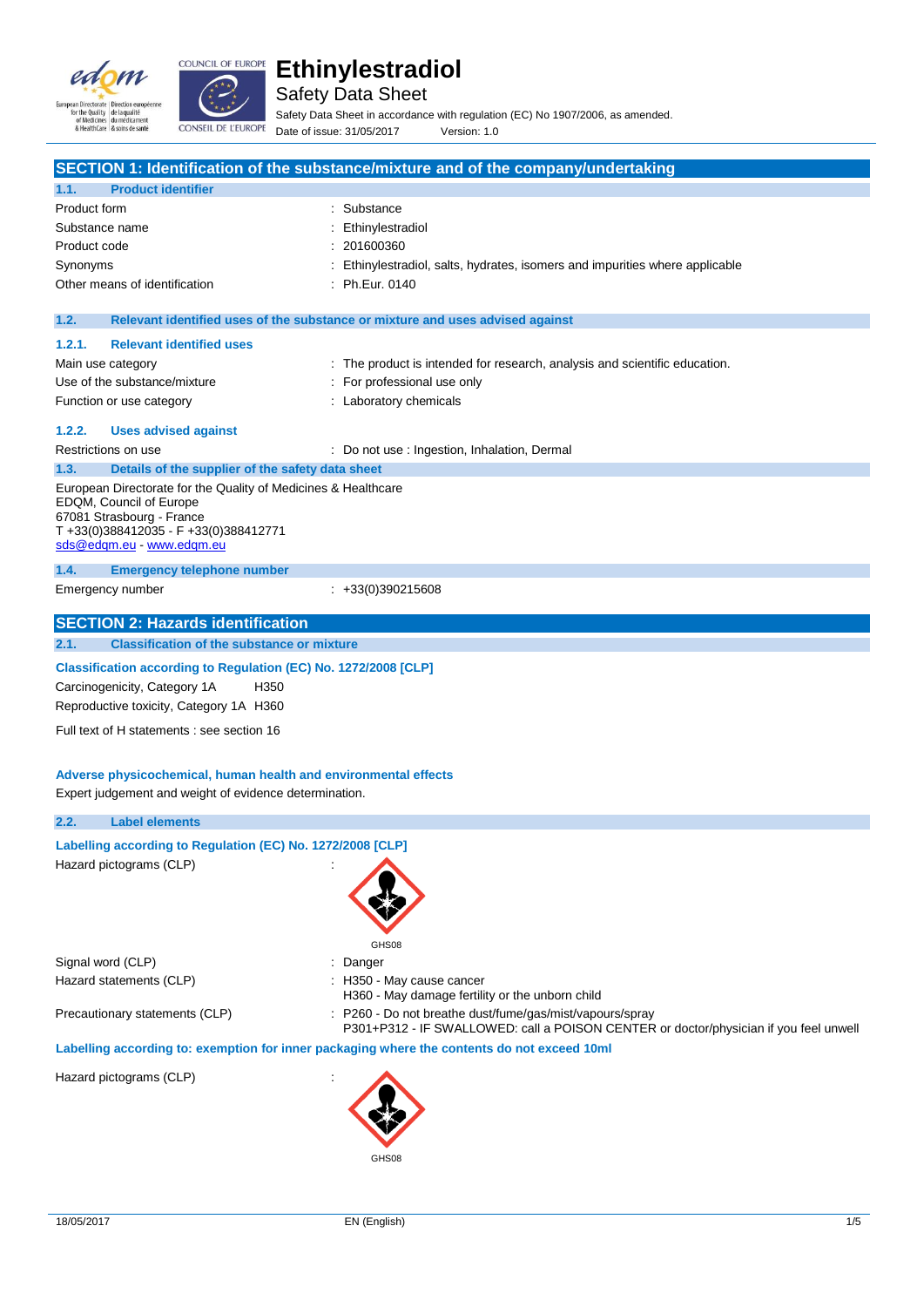## Safety Data Sheet

Safety Data Sheet in accordance with regulation (EC) No 1907/2006, as amended.

## **2.3. Other hazards**

No additional information available

## **SECTION 3: Composition/information on ingredients**

**3.1. Substances**

| <b>Name</b>      | <b>Product identifier</b> | $\frac{9}{6}$ | <b>Classification according to</b><br><b>Requiation (EC) No.</b><br>1272/2008 [CLP] |
|------------------|---------------------------|---------------|-------------------------------------------------------------------------------------|
| Ethinvlestradiol |                           | $\leq$ 100    | Carc. 1A, H350<br>Repr. 1A, H360                                                    |

### Full text of H-statements: see section 16

| 3.2.           | <b>Mixtures</b>                                                     |                                                                                                                                      |
|----------------|---------------------------------------------------------------------|--------------------------------------------------------------------------------------------------------------------------------------|
| Not applicable |                                                                     |                                                                                                                                      |
|                | <b>SECTION 4: First aid measures</b>                                |                                                                                                                                      |
| 4.1.           | <b>Description of first aid measures</b>                            |                                                                                                                                      |
|                | First-aid measures after inhalation                                 | Move to fresh air. Assure fresh air breathing.                                                                                       |
|                | First-aid measures after skin contact                               | Wipe off as much as possible (using a clean, soft, absorbent material). Wash with plenty of<br>soap and water.                       |
|                | First-aid measures after eye contact                                | Rinse with water while holding the eyes wide open.                                                                                   |
|                | First-aid measures after ingestion                                  | Rinse mouth. Specific medical surveillance. Prolonged medical observation may be indicated.                                          |
| 4.2.           | Most important symptoms and effects, both acute and delayed         |                                                                                                                                      |
|                | Symptoms/effects                                                    | Delayed adverse effects possible.                                                                                                    |
|                | Symptoms/effects after inhalation                                   | Insufficient data available.                                                                                                         |
|                | Symptoms/effects after skin contact                                 | Insufficient data available.                                                                                                         |
|                | Symptoms/effects after eye contact                                  | Insufficient data available.                                                                                                         |
|                | Symptoms/effects after ingestion                                    | Symptoms may include dizziness, headache, nausea and loss of coordination.                                                           |
| 4.3.           |                                                                     | Indication of any immediate medical attention and special treatment needed                                                           |
|                |                                                                     | Get medical advice/attention. If possible show this sheet, if not available show packaging or label. Active agent. Pharmaceutical.   |
|                | <b>SECTION 5: Firefighting measures</b>                             |                                                                                                                                      |
| 5.1.           | <b>Extinguishing media</b>                                          |                                                                                                                                      |
|                | Suitable extinguishing media                                        | : Extinguishing blanket.                                                                                                             |
| 5.2.           | Special hazards arising from the substance or mixture               |                                                                                                                                      |
| Fire hazard    |                                                                     | $\therefore$ See Heading 2.2.                                                                                                        |
| 5.3.           | <b>Advice for firefighters</b>                                      |                                                                                                                                      |
|                | Firefighting instructions                                           | Use extinguishing media appropriate for surrounding fire.                                                                            |
|                | <b>SECTION 6: Accidental release measures</b>                       |                                                                                                                                      |
| 6.1.           | Personal precautions, protective equipment and emergency procedures |                                                                                                                                      |
|                | General measures                                                    | : Avoid any direct contact with the product. Do not breathe dust/fume/gas/mist/vapours/spray.                                        |
| 6.1.1.         | For non-emergency personnel                                         |                                                                                                                                      |
|                | Emergency procedures                                                | Wear suitable protective clothing, gloves and eye or face protection.                                                                |
| 6.1.2.         | For emergency responders                                            |                                                                                                                                      |
|                | No additional information available                                 |                                                                                                                                      |
| 6.2.           | <b>Environmental precautions</b>                                    |                                                                                                                                      |
|                | No additional information available                                 |                                                                                                                                      |
| 6.3.           | Methods and material for containment and cleaning up                |                                                                                                                                      |
|                | Methods for cleaning up                                             | Ensure waste is collected and contained. Clean thoroughly. Wash the non-recoverable<br>remainder with: Sodium hypochlorite solution. |
| 6.4.           | <b>Reference to other sections</b>                                  |                                                                                                                                      |
|                | No additional information available                                 |                                                                                                                                      |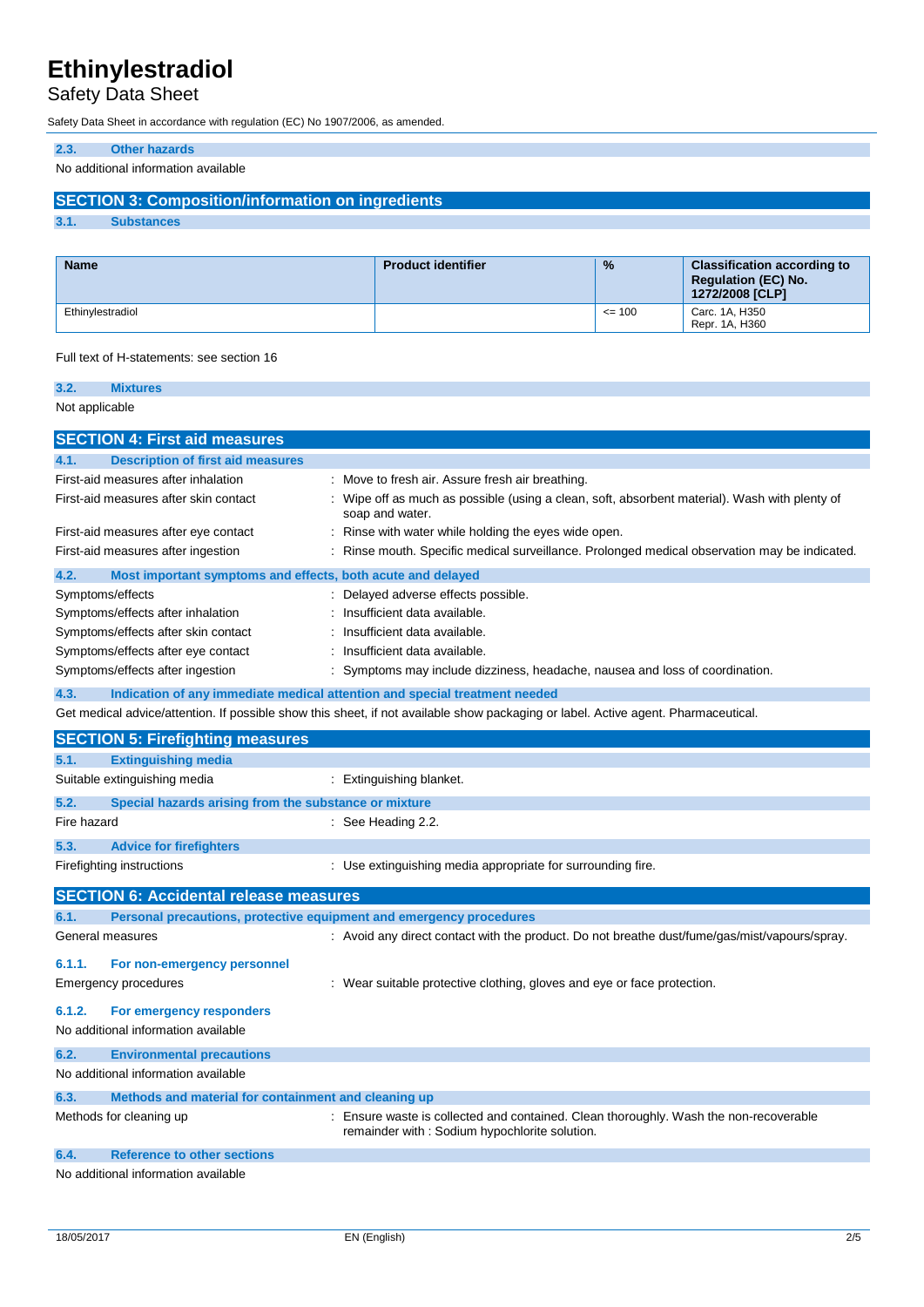## Safety Data Sheet

Safety Data Sheet in accordance with regulation (EC) No 1907/2006, as amended.

| <b>SECTION 7: Handling and storage</b>                               |                                                                                                                                                             |  |  |
|----------------------------------------------------------------------|-------------------------------------------------------------------------------------------------------------------------------------------------------------|--|--|
| <b>Precautions for safe handling</b><br>7.1.                         |                                                                                                                                                             |  |  |
| Additional hazards when processed                                    | : The attention of the user is drawn to the risks possibly incurred by using the product for any<br>other purpose than that for which it was intended.      |  |  |
| Precautions for safe handling                                        | : Material should be handled with caution. Avoid any direct contact with the product. Material<br>should be handled in a laboratory hood whenever possible. |  |  |
| Hygiene measures                                                     | : Handle in accordance with good industrial hygiene and safety procedures.                                                                                  |  |  |
| Conditions for safe storage, including any incompatibilities<br>7.2. |                                                                                                                                                             |  |  |
| Technical measures                                                   | : Comply with applicable regulations.                                                                                                                       |  |  |
| Storage conditions                                                   | : Store locked up.                                                                                                                                          |  |  |
| Specific end use(s)<br>7.3.                                          |                                                                                                                                                             |  |  |
| See Heading 1.                                                       |                                                                                                                                                             |  |  |

## **SECTION 8: Exposure controls/personal protection 8.1. Control parameters**

No additional information available

## **8.2. Exposure controls**

#### **Appropriate engineering controls:**

Keep in a well-ventilated room. Use only in a exhaust booth with integrated air filter. High efficiency particulate air filter (HEPA filter).

#### **Hand protection:**

Chemically resistant protective gloves. EN 374

#### **Eye protection:**

Safety glasses. DIN EN 166

#### **Skin and body protection:**

Use chemically protective clothing. DIN EN 13034

## **Respiratory protection:**

Dust production: dust mask with filter type P3. DIN EN 140 & 149. Liquid product : Aerosol mask. Wear breathing apparatus if exposed to vapours/dusts/aerosols

| <b>SECTION 9: Physical and chemical properties</b>            |                      |     |
|---------------------------------------------------------------|----------------------|-----|
| 9.1.<br>Information on basic physical and chemical properties |                      |     |
| Physical state                                                | : Solid              |     |
| Appearance                                                    | Powder.<br>$\sim$    |     |
| Colour                                                        | : No data available  |     |
| Odour                                                         | : Not applicable.    |     |
| Odour threshold                                               | : No data available  |     |
| рH                                                            | : No data available  |     |
| Relative evaporation rate (butylacetate=1)                    | : No data available  |     |
| Melting point                                                 | : No data available  |     |
| Freezing point                                                | : No data available  |     |
| Boiling point                                                 | No data available    |     |
| Flash point                                                   | : No data available  |     |
| Auto-ignition temperature                                     | : No data available  |     |
| Decomposition temperature                                     | : No data available  |     |
| Flammability (solid, gas)                                     | No data available    |     |
| Vapour pressure                                               | No data available    |     |
| Relative vapour density at 20 °C                              | : No data available  |     |
| Relative density                                              | : No data available  |     |
| Solubility                                                    | : Water: $< 0.1$ g/l |     |
| Log Pow                                                       | No data available    |     |
| Viscosity, kinematic                                          | No data available    |     |
| Viscosity, dynamic                                            | No data available    |     |
| <b>Explosive properties</b>                                   | No data available    |     |
| 18/05/2017                                                    | EN (English)         | 3/5 |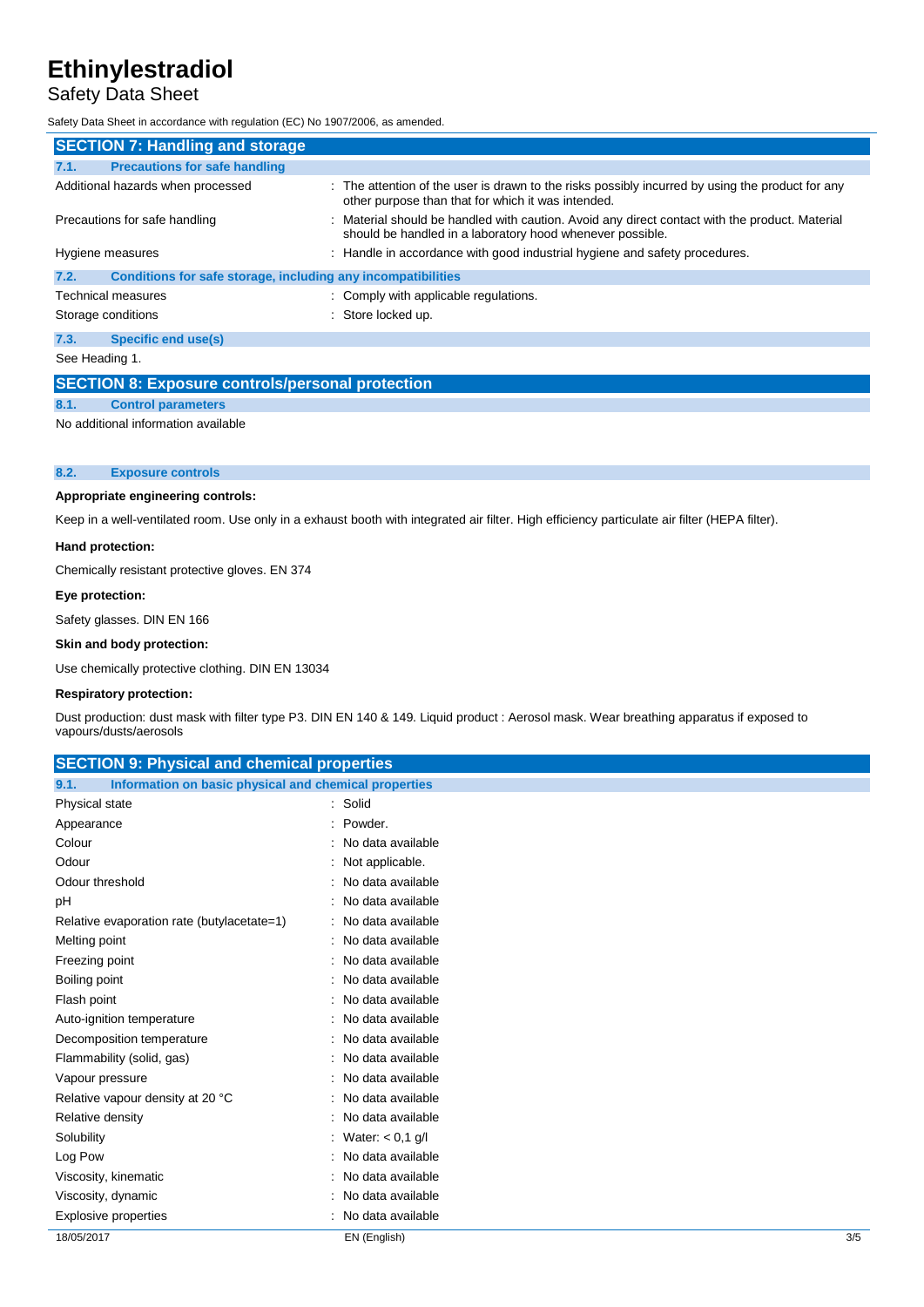## Safety Data Sheet

Safety Data Sheet in accordance with regulation (EC) No 1907/2006, as amended.

| Safety Data Sheet in accordance with regulation (EC) No 1907/2006, as amended. |                                             |                     |
|--------------------------------------------------------------------------------|---------------------------------------------|---------------------|
| Oxidising properties                                                           |                                             | : No data available |
| <b>Explosive limits</b>                                                        |                                             | : No data available |
|                                                                                |                                             |                     |
| 9.2.                                                                           | <b>Other information</b>                    |                     |
|                                                                                | No additional information available         |                     |
|                                                                                | <b>SECTION 10: Stability and reactivity</b> |                     |
| 10.1.                                                                          | <b>Reactivity</b>                           |                     |
|                                                                                | Stable under normal conditions.             |                     |
| 10.2.                                                                          | <b>Chemical stability</b>                   |                     |
|                                                                                | No additional information available         |                     |
| 10.3.                                                                          | <b>Possibility of hazardous reactions</b>   |                     |
|                                                                                | No additional information available         |                     |
| 10.4.                                                                          | <b>Conditions to avoid</b>                  |                     |
|                                                                                | No additional information available         |                     |
| 10.5.                                                                          | <b>Incompatible materials</b>               |                     |
| None under normal use. See Heading 7.                                          |                                             |                     |
| 10.6.                                                                          | <b>Hazardous decomposition products</b>     |                     |

When heated to decomposition, emits dangerous fumes.

| <b>SECTION 11: Toxicological information</b>  |                                                                                     |  |
|-----------------------------------------------|-------------------------------------------------------------------------------------|--|
| Information on toxicological effects<br>11.1. |                                                                                     |  |
| Acute toxicity                                | : Not classified                                                                    |  |
| Ethinylestradiol                              |                                                                                     |  |
| LD50 oral rat                                 | > 2000 mg/kg                                                                        |  |
| Skin corrosion/irritation                     | : Not classified (Lack of data)                                                     |  |
| Serious eye damage/irritation                 | : Not classified (Lack of data)                                                     |  |
| Respiratory or skin sensitisation             | : Not classified (Based on available data, the classification criteria are not met) |  |
| Germ cell mutagenicity                        | : Not classified (Lack of data)                                                     |  |
| Carcinogenicity                               | : May cause cancer.                                                                 |  |
| Reproductive toxicity                         | : May damage fertility or the unborn child.                                         |  |
| STOT-single exposure                          | : Not classified                                                                    |  |
| STOT-repeated exposure                        | : Not classified                                                                    |  |
| Aspiration hazard                             | : Not classified (Based on available data, the classification criteria are not met) |  |

|                   | <b>SECTION 12: Ecological information</b>  |                                                                           |  |
|-------------------|--------------------------------------------|---------------------------------------------------------------------------|--|
| 12.1.             | <b>Toxicity</b>                            |                                                                           |  |
| Ecology - general |                                            | : Hazardous waste. Use suitable disposal containers.                      |  |
| 12.2.             | <b>Persistence and degradability</b>       |                                                                           |  |
|                   | No additional information available        |                                                                           |  |
| 12.3.             | <b>Bioaccumulative potential</b>           |                                                                           |  |
|                   | No additional information available        |                                                                           |  |
| 12.4.             | <b>Mobility in soil</b>                    |                                                                           |  |
|                   | No additional information available        |                                                                           |  |
| 12.5.             | <b>Results of PBT and vPvB assessment</b>  |                                                                           |  |
|                   | No additional information available        |                                                                           |  |
| 12.6.             | <b>Other adverse effects</b>               |                                                                           |  |
|                   | No additional information available        |                                                                           |  |
|                   | <b>SECTION 13: Disposal considerations</b> |                                                                           |  |
| 13.1.             | <b>Waste treatment methods</b>             |                                                                           |  |
|                   | Regional legislation (waste)               | : Dispose in a safe manner in accordance with local/national regulations. |  |